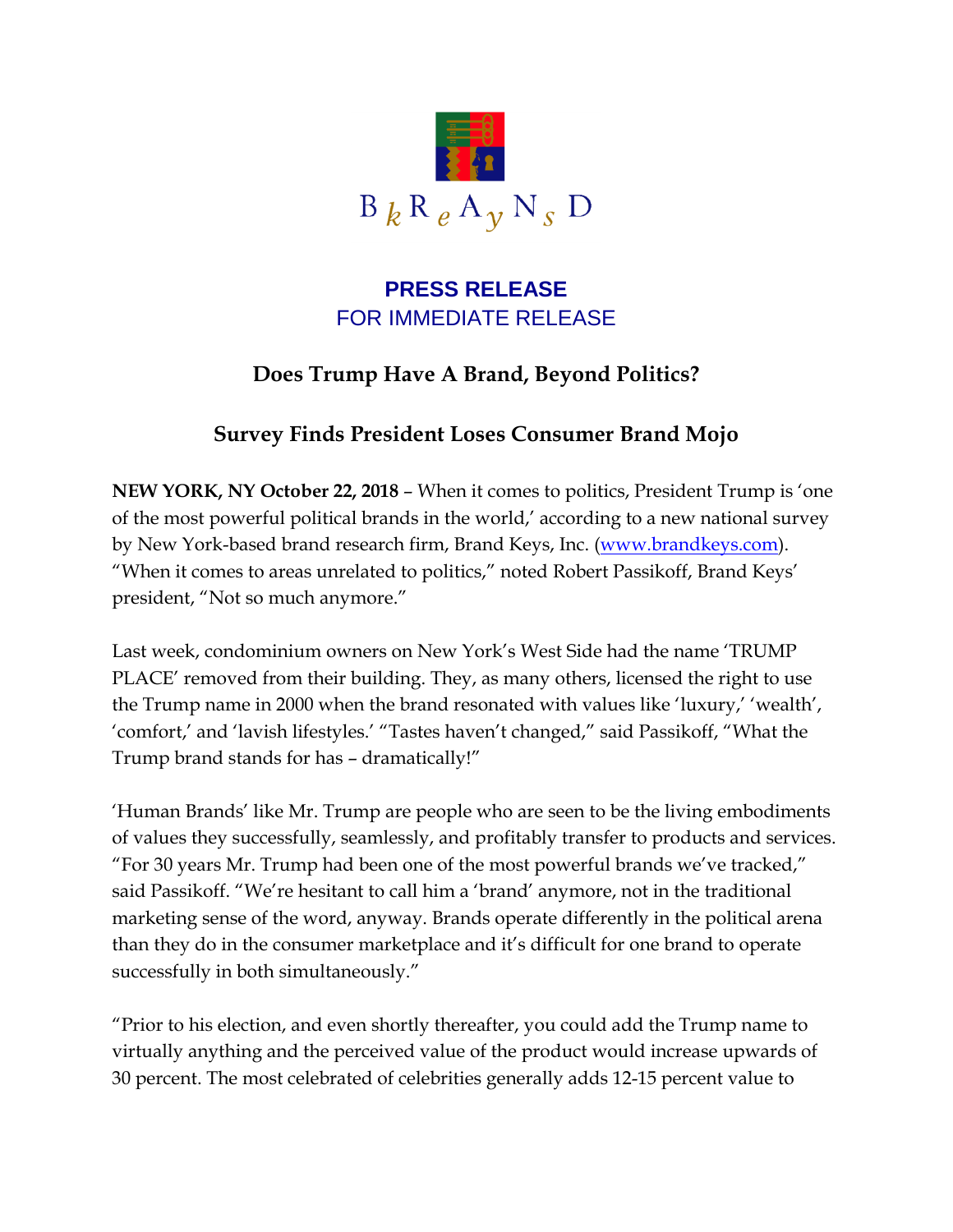products or services to which they lend their names. Trump was a superstar. But not any more."

### **Methodology**

One thousand, five hundred (1,500) Republicans, Democrats, and Independents, drawn from the nine U.S. Census Regions, participated in a national study conducted by Brand Keys the week of September 29th 2018, examining seven categories where Brand Keys traditionally tracks the Trump brand.

But, Passikoff noted, "As Mr. Trump concentrated his efforts in the political arena, measuring Trump-branded products in the marketplace has become more difficult, confounded by Political Tribalism and Social Activism."

Three years ago it appeared that more than 20 companies were paying Mr. Trump to distribute or produce Trump-branded products. "Now you're hard pressed to find anything beyond MAGA hats, Golf Clubs, and Real Estate that resonates with the Trump brand attached, and even Real Estate has taken a beating."

### **The Trump Brand Lift**

Percentages below indicate the added-value currently produced by adding the Trump name. Differences of  $\pm 5\%$  is significant at the 95% confidence level.

| Category           | <b>April 2015</b> | February 2017 | December 2017 | October 2018 |
|--------------------|-------------------|---------------|---------------|--------------|
| TV/Entertainment   | 37%               | 45%           | 32%           | 27%          |
| Country/Golf Clubs | 35%               | 51%           | 57%           | 52%          |
| <b>Real Estate</b> | 30%               | 48%           | 55%           | 40%          |
| Hotels             | 31%               | 50%           | 51%           | 53%          |
| Dress Shirts       | 30%               | 27%           | 15%           | 2%           |
| <b>Ties</b>        | 29%               | 19%           | 8%            | $1\%$        |
| Suits              | 20%               | 8%            | 5%            | 2%           |

"Whether Mr. Trump is currently involved in all these categories or not," noted Passikoff, "The significant decline in the *perception* of his added brand value is a harbinger of the strength of the Trump brand. The only categories currently holding up are Country Clubs and Hotels, most of which are monetized more by political pull and Presidential access, á la the GOP and evangelical Christian groups, than brand pull.